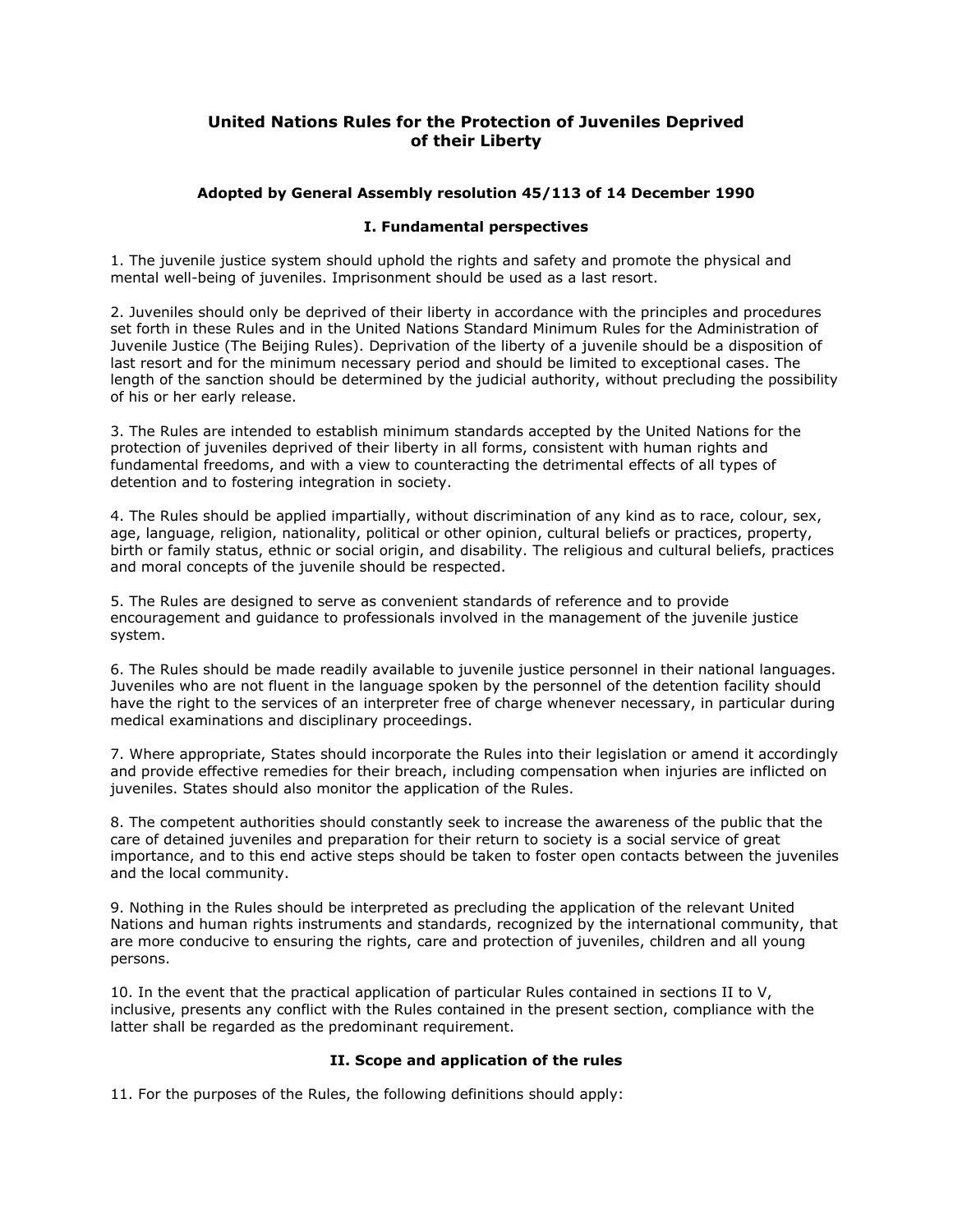( a ) A juvenile is every person under the age of 18. The age limit below which it should not be permitted to deprive a child of his or her liberty should be determined by law;

( b ) The deprivation of liberty means any form of detention or imprisonment or the placement of a person in a public or private custodial setting, from which this person is not permitted to leave at will, by order of any judicial, administrative or other public authority.

12. The deprivation of liberty should be effected in conditions and circumstances which ensure respect for the human rights of juveniles. Juveniles detained in facilities should be guaranteed the benefit of meaningful activities and programmes which would serve to promote and sustain their health and selfrespect, to foster their sense of responsibility and encourage those attitudes and skills that will assist them in developing their potential as members of society.

13. Juveniles deprived of their liberty shall not for any reason related to their status be denied the civil, economic, political, social or cultural rights to which they are entitled under national or international law, and which are compatible with the deprivation of liberty.

14. The protection of the individual rights of juveniles with special regard to the legality of the execution of the detention measures shall be ensured by the competent authority, while the objectives of social integration should be secured by regular inspections and other means of control carried out, according to international standards, national laws and regulations, by a duly constituted body authorized to visit the juveniles and not belonging to the detention facility.

15. The Rules apply to all types and forms of detention facilities in which juveniles are deprived of their liberty. Sections I, II, IV and V of the Rules apply to all detention facilities and institutional settings in which juveniles are detained, and section III applies specifically to juveniles under arrest or awaiting trial.

16. The Rules shall be implemented in the context of the economic, social and cultural conditions prevailing in each Member State.

# **III. Juveniles under arrest or awaiting trial**

17. Juveniles who are detained under arrest or awaiting trial ("untried") are presumed innocent and shall be treated as such. Detention before trial shall be avoided to the extent possible and limited to exceptional circumstances. Therefore, all efforts shall be made to apply alternative measures. When preventive detention is nevertheless used, juvenile courts and investigative bodies shall give the highest priority to the most expeditious processing of such cases to ensure the shortest possible duration of detention. Untried detainees should be separated from convicted juveniles.

18. The conditions under which an untried juvenile is detained should be consistent with the rules set out below, with additional specific provisions as are necessary and appropriate, given the requirements of the presumption of innocence, the duration of the detention and the legal status and circumstances of the juvenile. These provisions would include, but not necessarily be restricted to, the following:

( a ) Juveniles should have the right of legal counsel and be enabled to apply for free legal aid, where such aid is available, and to communicate regularly with their legal advisers. Privacy and confidentiality shall be ensured for such communications;

( b ) Juveniles should be provided, where possible, with opportunities to pursue work, with remuneration, and continue education or training, but should not be required to do so. Work, education or training should not cause the continuation of the detention;

( c ) Juveniles should receive and retain materials for their leisure and recreation as are compatible with the interests of the administration of justice.

# **IV. The management of juvenile facilities**

# **A. Records**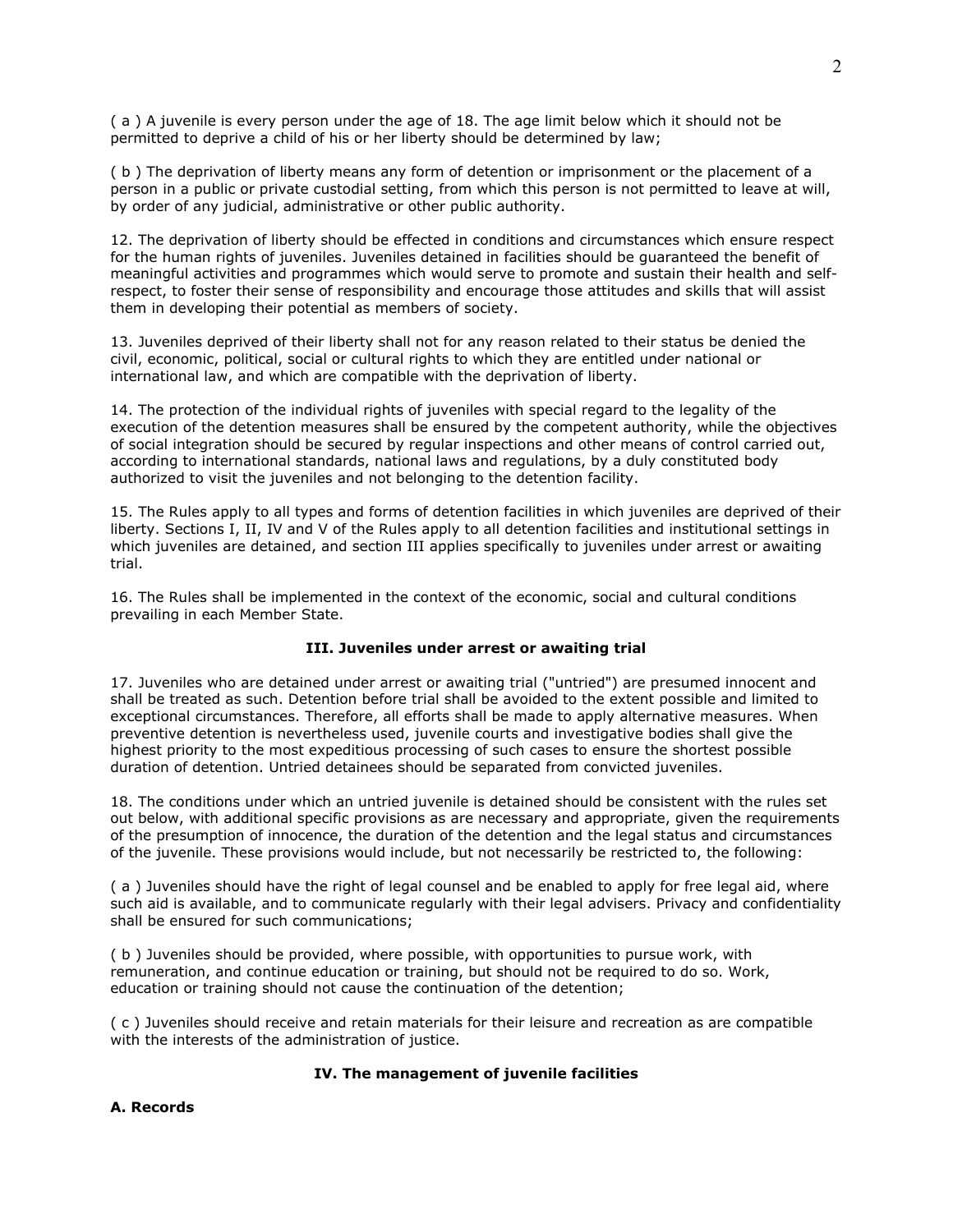19. All reports, including legal records, medical records and records of disciplinary proceedings, and all other documents relating to the form, content and details of treatment, should be placed in a confidential individual file, which should be kept up to date, accessible only to authorized persons and classified in such a way as to be easily understood. Where possible, every juvenile should have the right to contest any fact or opinion contained in his or her file so as to permit rectification of inaccurate, unfounded or unfair statements. In order to exercise this right, there should be procedures that allow an appropriate third party to have access to and to consult the file on request. Upon release, the records of juveniles shall be sealed, and, at an appropriate time, expunged.

20. No juvenile should be received in any detention facility without a valid commitment order of a judicial, administrative or other public authority. The details of this order should be immediately entered in the register. No juvenile should be detained in any facility where there is no such register.

### **B. Admission, registration, movement and transfer**

21. In every place where juveniles are detained, a complete and secure record of the following information should be kept concerning each juvenile received:

( a ) Information on the identity of the juvenile;

( b ) The fact of and reasons for commitment and the authority therefor;

( c ) The day and hour of admission, transfer and release;

( d ) Details of the notifications to parents and guardians on every admission, transfer or release of the juvenile in their care at the time of commitment;

( e ) Details of known physical and mental health problems, including drug and alcohol abuse.

22. The information on admission, place, transfer and release should be provided without delay to the parents and guardians or closest relative of the juvenile concerned.

23. As soon as possible after reception, full reports and relevant information on the personal situation and circumstances of each juvenile should be drawn up and submitted to the administration.

24. On admission, all juveniles shall be given a copy of the rules governing the detention facility and a written description of their rights and obligations in a language they can understand, together with the address of the authorities competent to receive complaints, as well as the address of public or private agencies and organizations which provide legal assistance. For those juveniles who are illiterate or who cannot understand the language in the written form, the information should be conveyed in a manner enabling full comprehension.

25. All juveniles should be helped to understand the regulations governing the internal organization of the facility, the goals and methodology of the care provided, the disciplinary requirements and procedures, other authorized methods of seeking information and of making complaints and all such other matters as are necessary to enable them to understand fully their rights and obligations during detention.

26. The transport of juveniles should be carried out at the expense of the administration in conveyances with adequate ventilation and light, in conditions that should in no way subject them to hardship or indignity. Juveniles should not be transferred from one facility to another arbitrarily.

# **C. Classification and placement**

27. As soon as possible after the moment of admission, each juvenile should be interviewed, and a psychological and social report identifying any factors relevant to the specific type and level of care and programme required by the juvenile should be prepared. This report, together with the report prepared by a medical officer who has examined the juvenile upon admission, should be forwarded to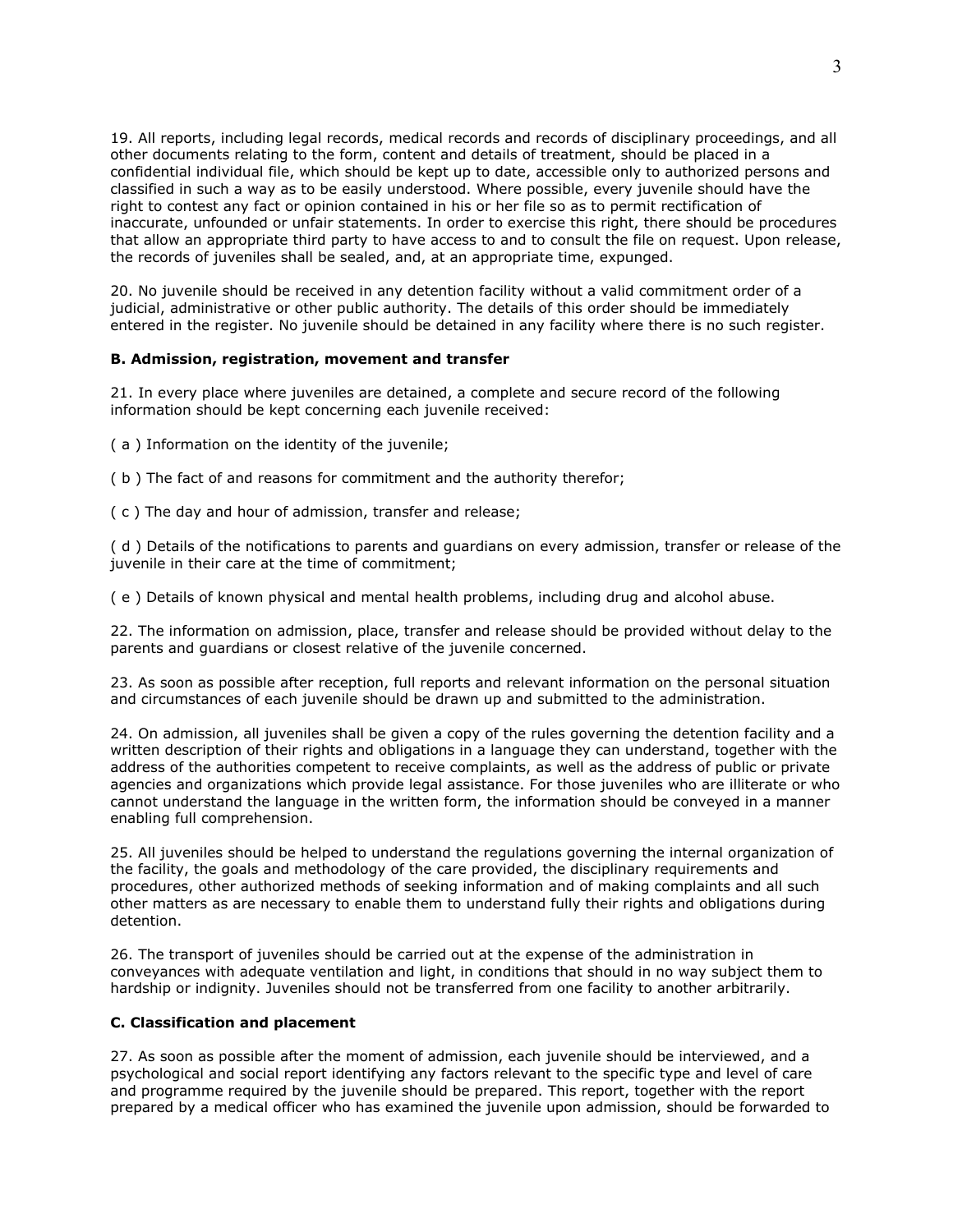the director for purposes of determining the most appropriate placement for the juvenile within the facility and the specific type and level of care and programme required and to be pursued. When special rehabilitative treatment is required, and the length of stay in the facility permits, trained personnel of the facility should prepare a written, individualized treatment plan specifying treatment objectives and time-frame and the means, stages and delays with which the objectives should be approached.

28. The detention of juveniles should only take place under conditions that take full account of their particular needs, status and special requirements according to their age, personality, sex and type of offence, as well as mental and physical health, and which ensure their protection from harmful influences and risk situations. The principal criterion for the separation of different categories of juveniles deprived of their liberty should be the provision of the type of care best suited to the particular needs of the individuals concerned and the protection of their physical, mental and moral integrity and well-being.

29. In all detention facilities juveniles should be separated from adults, unless they are members of the same family. Under controlled conditions, juveniles may be brought together with carefully selected adults as part of a special programme that has been shown to be beneficial for the juveniles concerned.

30. Open detention facilities for juveniles should be established. Open detention facilities are those with no or minimal security measures. The population in such detention facilities should be as small as possible. The number of juveniles detained in closed facilities should be small enough to enable individualized treatment. Detention facilities for juveniles should be decentralized and of such size as to facilitate access and contact between the juveniles and their families. Small-scale detention facilities should be established and integrated into the social, economic and cultural environment of the community.

### **D. Physical environment and accommodation**

31. Juveniles deprived of their liberty have the right to facilities and services that meet all the requirements of health and human dignity.

32. The design of detention facilities for juveniles and the physical environment should be in keeping with the rehabilitative aim of residential treatment, with due regard to the need of the juvenile for privacy, sensory stimuli, opportunities for association with peers and participation in sports, physical exercise and leisure-time activities. The design and structure of juvenile detention facilities should be such as to minimize the risk of fire and to ensure safe evacuation from the premises. There should be an effective alarm system in case of fire, as well as formal and drilled procedures to ensure the safety of the juveniles. Detention facilities should not be located in areas where there are known health or other hazards or risks.

33. Sleeping accommodation should normally consist of small group dormitories or individual bedrooms, while bearing in mind local standards. During sleeping hours there should be regular, unobtrusive supervision of all sleeping areas, including individual rooms and group dormitories, in order to ensure the protection of each juvenile. Every juvenile should, in accordance with local or national standards, be provided with separate and sufficient bedding, which should be clean when issued, kept in good order and changed often enough to ensure cleanliness.

34. Sanitary installations should be so located and of a sufficient standard to enable every juvenile to comply, as required, with their physical needs in privacy and in a clean and decent manner.

35. The possession of personal effects is a basic element of the right to privacy and essential to the psychological well-being of the juvenile. The right of every juvenile to possess personal effects and to have adequate storage facilities for them should be fully recognized and respected. Personal effects that the juvenile does not choose to retain or that are confiscated should be placed in safe custody. An inventory thereof should be signed by the juvenile. Steps should be taken to keep them in good condition. All such articles and money should be returned to the juvenile on release, except in so far as he or she has been authorized to spend money or send such property out of the facility. If a juvenile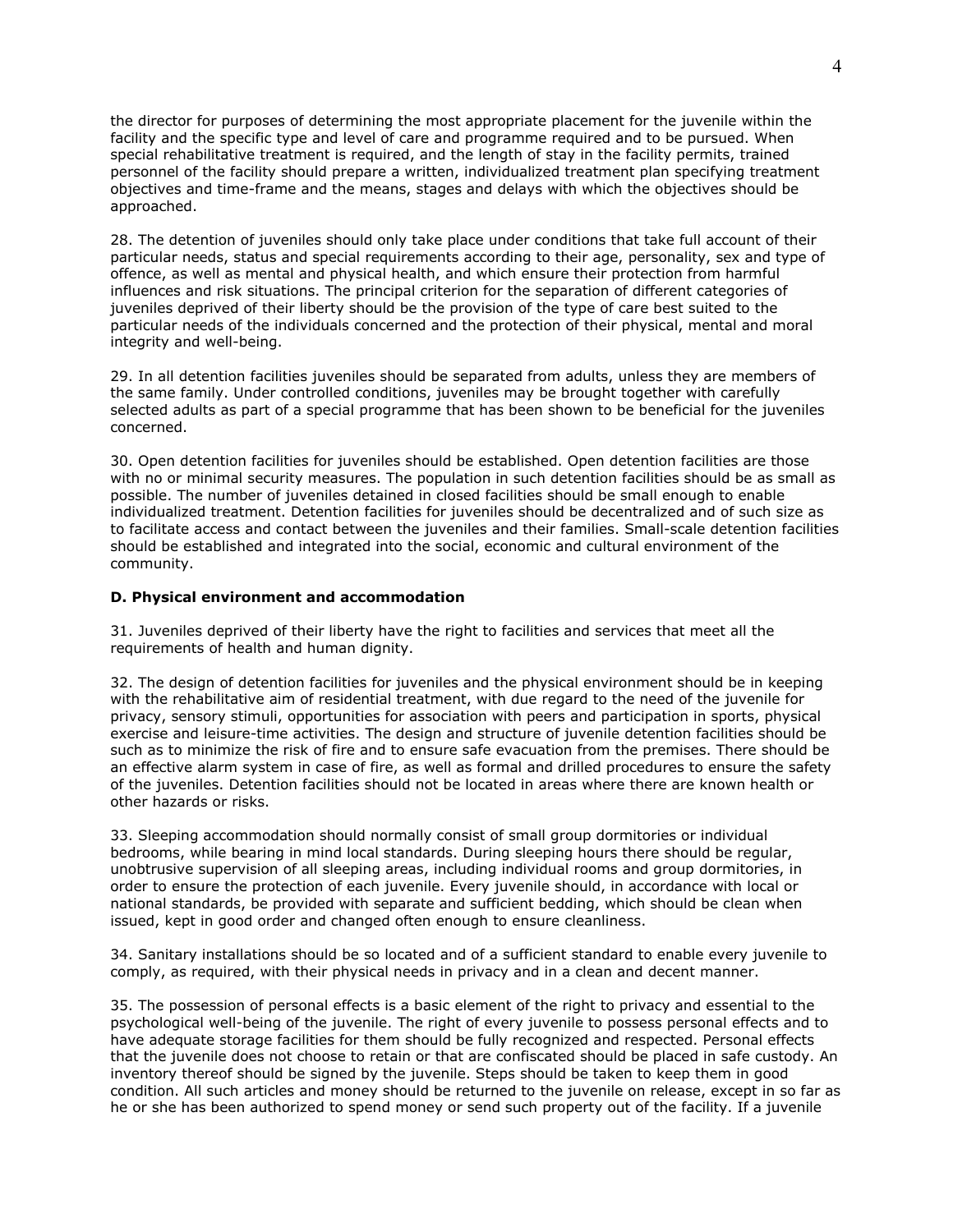receives or is found in possession of any medicine, the medical officer should decide what use should be made of it.

36. To the extent possible juveniles should have the right to use their own clothing. Detention facilities should ensure that each juvenile has personal clothing suitable for the climate and adequate to ensure good health, and which should in no manner be degrading or humiliating. Juveniles removed from or leaving a facility for any purpose should be allowed to wear their own clothing.

37. Every detention facility shall ensure that every juvenile receives food that is suitably prepared and presented at normal meal times and of a quality and quantity to satisfy the standards of dietetics, hygiene and health and, as far as possible, religious and cultural requirements. Clean drinking water should be available to every juvenile at any time.

### **E. Education, vocational training and work**

38. Every juvenile of compulsory school age has the right to education suited to his or her needs and abilities and designed to prepare him or her for return to society. Such education should be provided outside the detention facility in community schools wherever possible and, in any case, by qualified teachers through programmes integrated with the education system of the country so that, after release, juveniles may continue their education without difficulty. Special attention should be given by the administration of the detention facilities to the education of juveniles of foreign origin or with particular cultural or ethnic needs. Juveniles who are illiterate or have cognitive or learning difficulties should have the right to special education.

39. Juveniles above compulsory school age who wish to continue their education should be permitted and encouraged to do so, and every effort should be made to provide them with access to appropriate educational programmes.

40. Diplomas or educational certificates awarded to juveniles while in detention should not indicate in any way that the juvenile has been institutionalized.

41. Every detention facility should provide access to a library that is adequately stocked with both instructional and recreational books and periodicals suitable for the juveniles, who should be encouraged and enabled to make full use of it.

42. Every juvenile should have the right to receive vocational training in occupations likely to prepare him or her for future employment.

43. With due regard to proper vocational selection and to the requirements of institutional administration, juveniles should be able to choose the type of work they wish to perform.

44. All protective national and international standards applicable to child labour and young workers should apply to juveniles deprived of their liberty.

45. Wherever possible, juveniles should be provided with the opportunity to perform remunerated labour, if possible within the local community, as a complement to the vocational training provided in order to enhance the possibility of finding suitable employment when they return to their communities. The type of work should be such as to provide appropriate training that will be of benefit to the juveniles following release. The organization and methods of work offered in detention facilities should resemble as closely as possible those of similar work in the community, so as to prepare juveniles for the conditions of normal occupational life.

46. Every juvenile who performs work should have the right to an equitable remuneration. The interests of the juveniles and of their vocational training should not be subordinated to the purpose of making a profit for the detention facility or a third party. Part of the earnings of a juvenile should normally be set aside to constitute a savings fund to be handed over to the juvenile on release. The juvenile should have the right to use the remainder of those earnings to purchase articles for his or her own use or to indemnify the victim injured by his or her offence or to send it to his or her family or other persons outside the detention facility.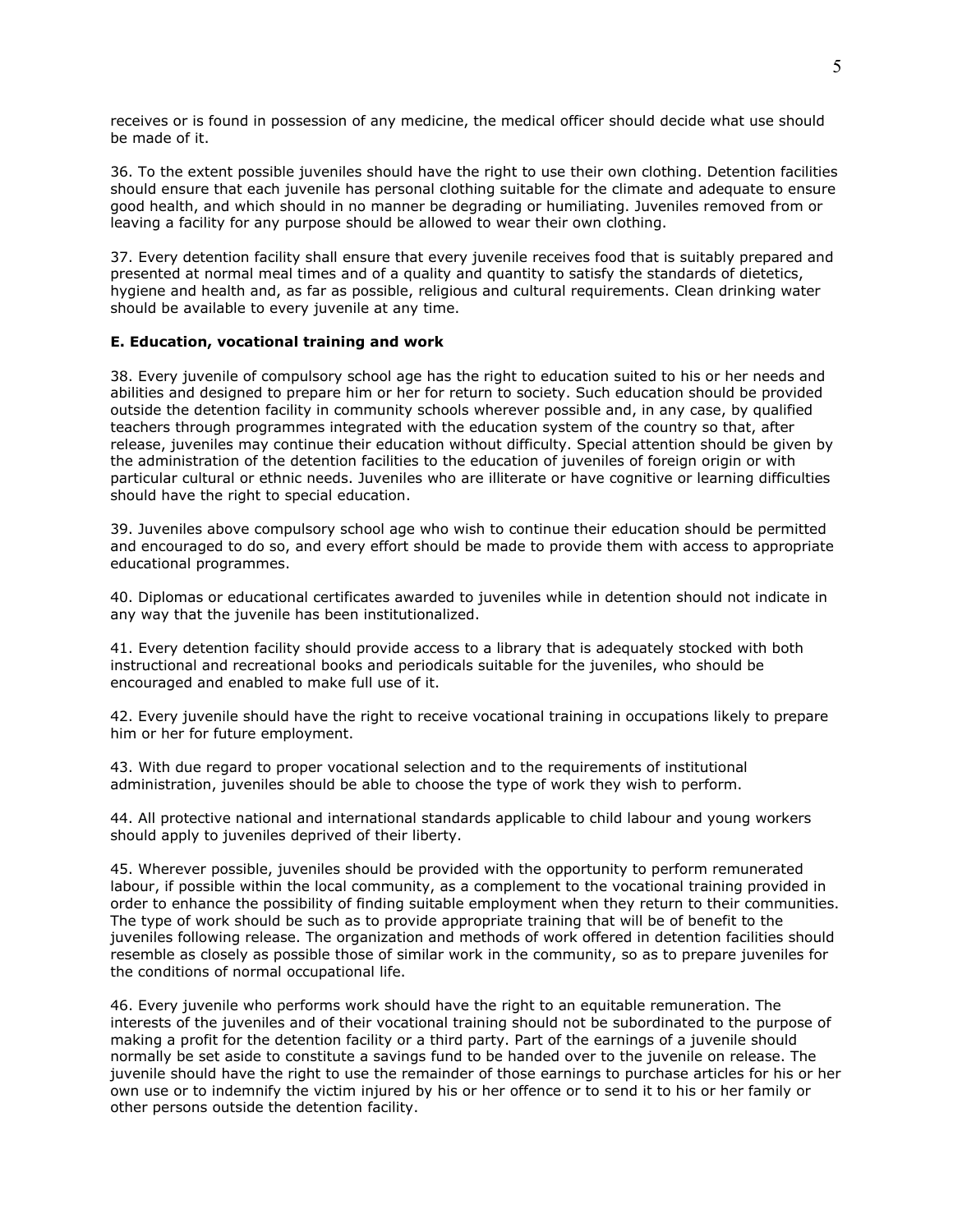### **F. Recreation**

47. Every juvenile should have the right to a suitable amount of time for daily free exercise, in the open air whenever weather permits, during which time appropriate recreational and physical training should normally be provided. Adequate space, installations and equipment should be provided for these activities. Every juvenile should have additional time for daily leisure activities, part of which should be devoted, if the juvenile so wishes, to arts and crafts skill development. The detention facility should ensure that each juvenile is physically able to participate in the available programmes of physical education. Remedial physical education and therapy should be offered, under medical supervision, to juveniles needing it.

# **G. Religion**

48. Every juvenile should be allowed to satisfy the needs of his or her religious and spiritual life, in particular by attending the services or meetings provided in the detention facility or by conducting his or her own services and having possession of the necessary books or items of religious observance and instruction of his or her denomination. If a detention facility contains a sufficient number of juveniles of a given religion, one or more qualified representatives of that religion should be appointed or approved and allowed to hold regular services and to pay pastoral visits in private to juveniles at their request. Every juvenile should have the right to receive visits from a qualified representative of any religion of his or her choice, as well as the right not to participate in religious services and freely to decline religious education, counselling or indoctrination.

#### **H. Medical care**

49. Every juvenile shall receive adequate medical care, both preventive and remedial, including dental, ophthalmological and mental health care, as well as pharmaceutical products and special diets as medically indicated. All such medical care should, where possible, be provided to detained juveniles through the appropriate health facilities and services of the community in which the detention facility is located, in order to prevent stigmatization of the juvenile and promote self-respect and integration into the community.

50. Every juvenile has a right to be examined by a physician immediately upon admission to a detention facility, for the purpose of recording any evidence of prior ill-treatment and identifying any physical or mental condition requiring medical attention.

51. The medical services provided to juveniles should seek to detect and should treat any physical or mental illness, substance abuse or other condition that may hinder the integration of the juvenile into society. Every detention facility for juveniles should have immediate access to adequate medical facilities and equipment appropriate to the number and requirements of its residents and staff trained in preventive health care and the handling of medical emergencies. Every juvenile who is ill, who complains of illness or who demonstrates symptoms of physical or mental difficulties, should be examined promptly by a medical officer.

52. Any medical officer who has reason to believe that the physical or mental health of a juvenile has been or will be injuriously affected by continued detention, a hunger strike or any condition of detention should report this fact immediately to the director of the detention facility in question and to the independent authority responsible for safeguarding the well-being of the juvenile.

53. A juvenile who is suffering from mental illness should be treated in a specialized institution under independent medical management. Steps should be taken, by arrangement with appropriate agencies, to ensure any necessary continuation of mental health care after release.

54. Juvenile detention facilities should adopt specialized drug abuse prevention and rehabilitation programmes administered by qualified personnel. These programmes should be adapted to the age, sex and other requirements of the juveniles concerned, and detoxification facilities and services staffed by trained personnel should be available to drug- or alcohol-dependent juveniles.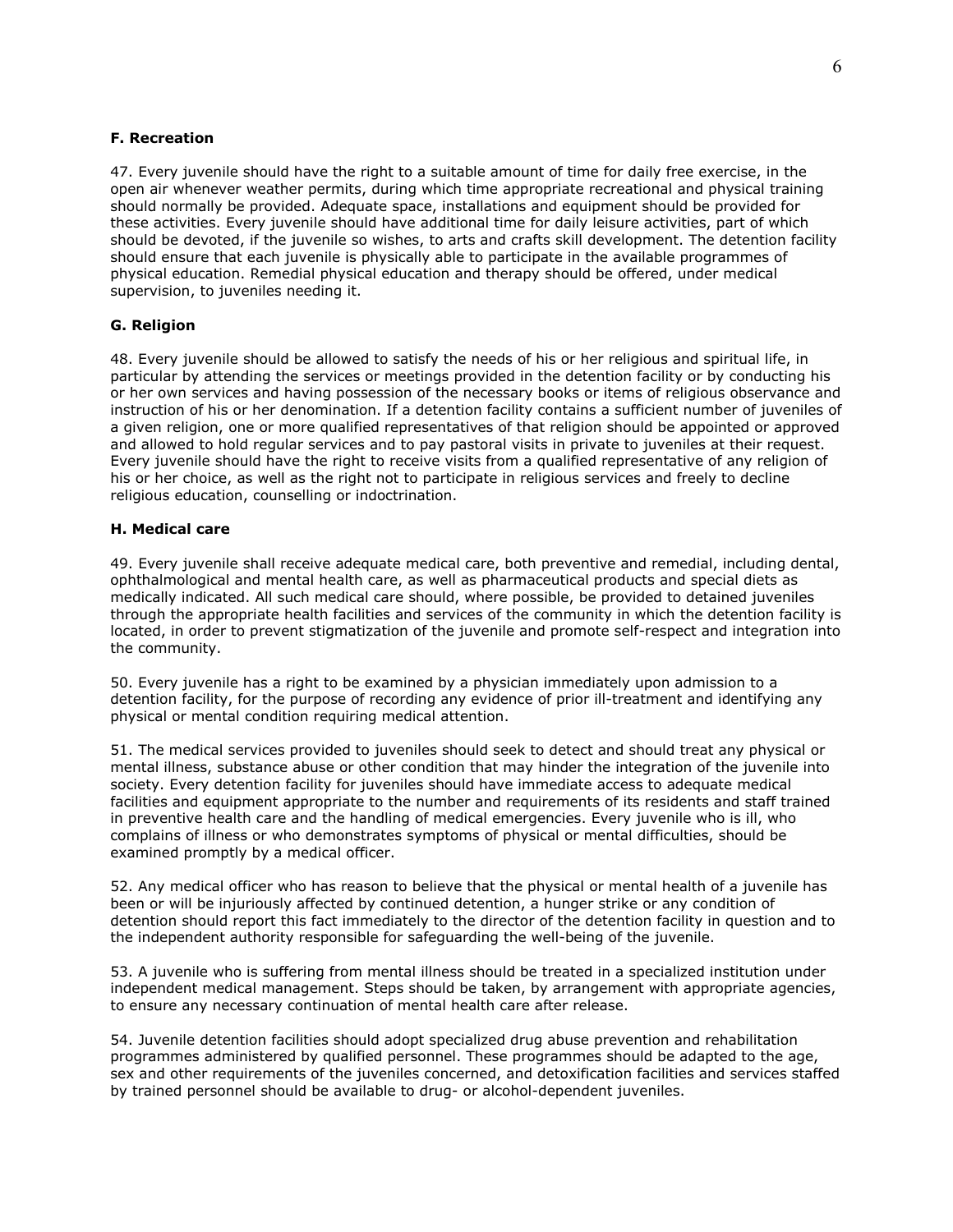55. Medicines should be administered only for necessary treatment on medical grounds and, when possible, after having obtained the informed consent of the juvenile concerned. In particular, they must not be administered with a view to eliciting information or a confession, as a punishment or as a means of restraint. Juveniles shall never be testees in the experimental use of drugs and treatment. The administration of any drug should always be authorized and carried out by qualified medical personnel.

# **I. Notification of illness, injury and death**

56. The family or guardian of a juvenile and any other person designated by the juvenile have the right to be informed of the state of health of the juvenile on request and in the event of any important changes in the health of the juvenile. The director of the detention facility should notify immediately the family or guardian of the juvenile concerned, or other designated person, in case of death, illness requiring transfer of the juvenile to an outside medical facility, or a condition requiring clinical care within the detention facility for more than 48 hours. Notification should also be given to the consular authorities of the State of which a foreign juvenile is a citizen.

57. Upon the death of a juvenile during the period of deprivation of liberty, the nearest relative should have the right to inspect the death certificate, see the body and determine the method of disposal of the body. Upon the death of a juvenile in detention, there should be an independent inquiry into the causes of death, the report of which should be made accessible to the nearest relative. This inquiry should also be made when the death of a juvenile occurs within six months from the date of his or her release from the detention facility and there is reason to believe that the death is related to the period of detention.

58. A juvenile should be informed at the earliest possible time of the death, serious illness or injury of any immediate family member and should be provided with the opportunity to attend the funeral of the deceased or go to the bedside of a critically ill relative.

# **J. Contacts with the wider community**

59. Every means should be provided to ensure that juveniles have adequate communication with the outside world, which is an integral part of the right to fair and humane treatment and is essential to the preparation of juveniles for their return to society. Juveniles should be allowed to communicate with their families, friends and other persons or representatives of reputable outside organizations, to leave detention facilities for a visit to their home and family and to receive special permission to leave the detention facility for educational, vocational or other important reasons. Should the juvenile be serving a sentence, the time spent outside a detention facility should be counted as part of the period of sentence.

60. Every juvenile should have the right to receive regular and frequent visits, in principle once a week and not less than once a month, in circumstances that respect the need of the juvenile for privacy, contact and unrestricted communication with the family and the defence counsel.

61. Every juvenile should have the right to communicate in writing or by telephone at least twice a week with the person of his or her choice, unless legally restricted, and should be assisted as necessary in order effectively to enjoy this right. Every juvenile should have the right to receive correspondence.

62. Juveniles should have the opportunity to keep themselves informed regularly of the news by reading newspapers, periodicals and other publications, through access to radio and television programmes and motion pictures, and through the visits of the representatives of any lawful club or organization in which the juvenile is interested.

# **K. Limitations of physical restraint and the use of force**

63. Recourse to instruments of restraint and to force for any purpose should be prohibited, except as set forth in rule 64 below.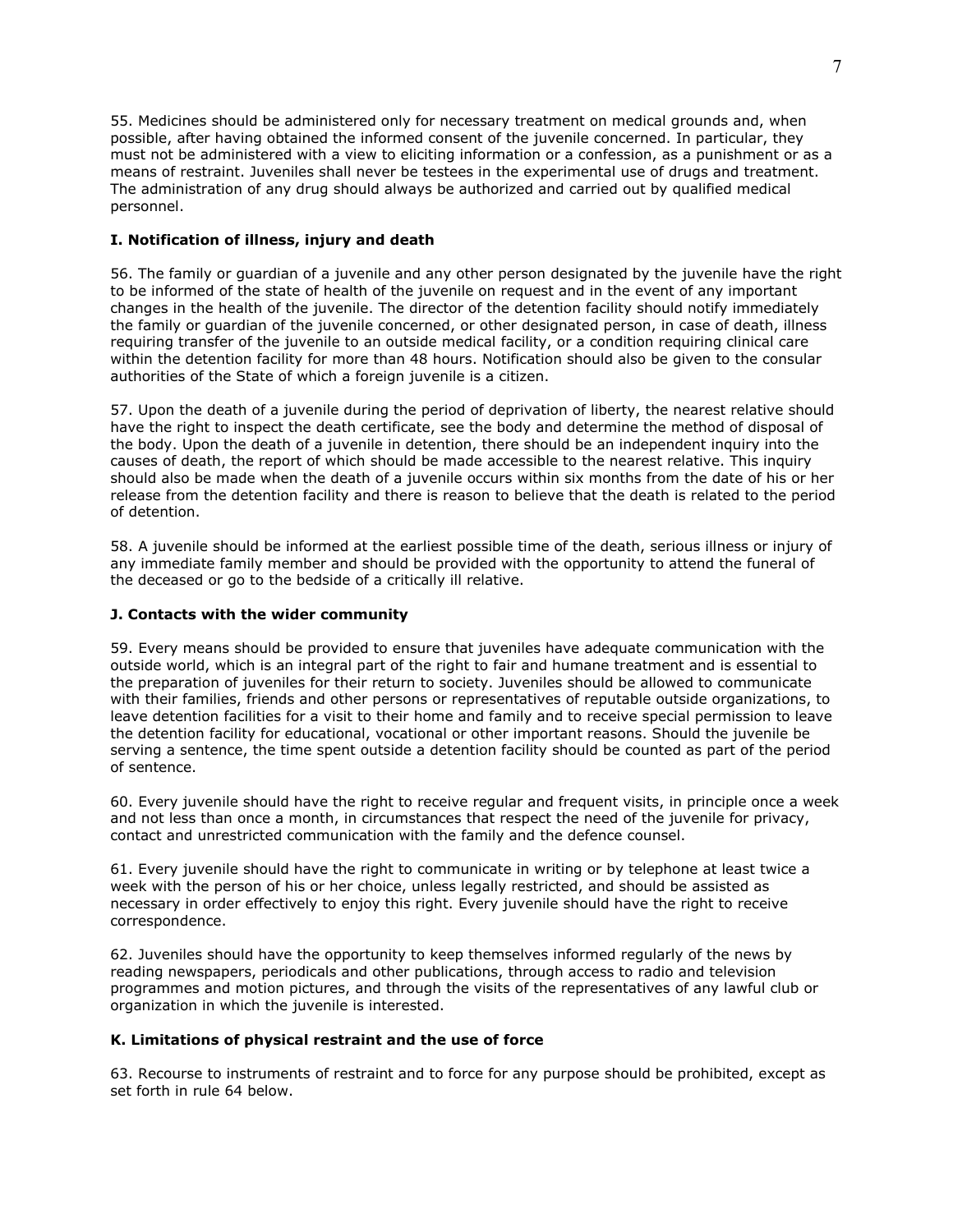64. Instruments of restraint and force can only be used in exceptional cases, where all other control methods have been exhausted and failed, and only as explicitly authorized and specified by law and regulation. They should not cause humiliation or degradation, and should be used restrictively and only for the shortest possible period of time. By order of the director of the administration, such instruments might be resorted to in order to prevent the juvenile from inflicting self-injury, injuries to others or serious destruction of property. In such instances, the director should at once consult medical and other relevant personnel and report to the higher administrative authority.

65. The carrying and use of weapons by personnel should be prohibited in any facility where juveniles are detained.

# **L. Disciplinary procedures**

66. Any disciplinary measures and procedures should maintain the interest of safety and an ordered community life and should be consistent with the upholding of the inherent dignity of the juvenile and the fundamental objective of institutional care, namely, instilling a sense of justice, self-respect and respect for the basic rights of every person.

67. All disciplinary measures constituting cruel, inhuman or degrading treatment shall be strictly prohibited, including corporal punishment, placement in a dark cell, closed or solitary confinement or any other punishment that may compromise the physical or mental health of the juvenile concerned. The reduction of diet and the restriction or denial of contact with family members should be prohibited for any purpose. Labour should always be viewed as an educational tool and a means of promoting the self-respect of the juvenile in preparing him or her for return to the community and should not be imposed as a disciplinary sanction. No juvenile should be sanctioned more than once for the same disciplinary infraction. Collective sanctions should be prohibited.

68. Legislation or regulations adopted by the competent administrative authority should establish norms concerning the following, taking full account of the fundamental characteristics, needs and rights of juveniles:

( a ) Conduct constituting a disciplinary offence;

- ( b ) Type and duration of disciplinary sanctions that may be inflicted;
- ( c ) The authority competent to impose such sanctions;
- ( d ) The authority competent to consider appeals.

69. A report of misconduct should be presented promptly to the competent authority, which should decide on it without undue delay. The competent authority should conduct a thorough examination of the case.

70. No juvenile should be disciplinarily sanctioned except in strict accordance with the terms of the law and regulations in force. No juvenile should be sanctioned unless he or she has been informed of the alleged infraction in a manner appropriate to the full understanding of the juvenile, and given a proper opportunity of presenting his or her defence, including the right of appeal to a competent impartial authority. Complete records should be kept of all disciplinary proceedings.

71. No juveniles should be responsible for disciplinary functions except in the supervision of specified social, educational or sports activities or in self-government programmes.

# **M. Inspection and complaints**

72. Qualified inspectors or an equivalent duly constituted authority not belonging to the administration of the facility should be empowered to conduct inspections on a regular basis and to undertake unannounced inspections on their own initiative, and should enjoy full guarantees of independence in the exercise of this function. Inspectors should have unrestricted access to all persons employed by or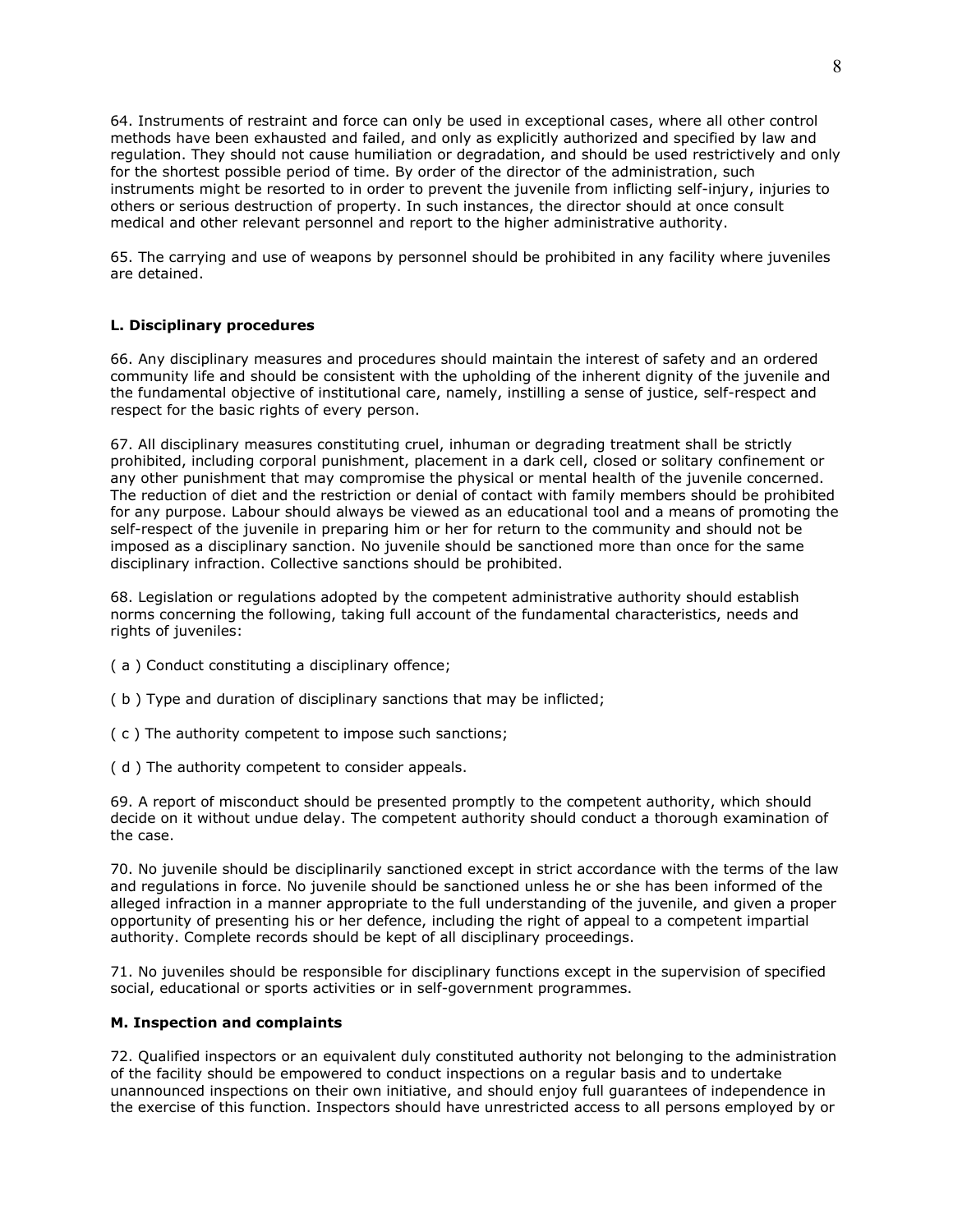working in any facility where juveniles are or may be deprived of their liberty, to all juveniles and to all records of such facilities.

73. Qualified medical officers attached to the inspecting authority or the public health service should participate in the inspections, evaluating compliance with the rules concerning the physical environment, hygiene, accommodation, food, exercise and medical services, as well as any other aspect or conditions of institutional life that affect the physical and mental health of juveniles. Every juvenile should have the right to talk in confidence to any inspecting officer.

74. After completing the inspection, the inspector should be required to submit a report on the findings. The report should include an evaluation of the compliance of the detention facilities with the present rules and relevant provisions of national law, and recommendations regarding any steps considered necessary to ensure compliance with them. Any facts discovered by an inspector that appear to indicate that a violation of legal provisions concerning the rights of juveniles or the operation of a juvenile detention facility has occurred should be communicated to the competent authorities for investigation and prosecution.

75. Every juvenile should have the opportunity of making requests or complaints to the director of the detention facility and to his or her authorized representative.

76. Every juvenile should have the right to make a request or complaint, without censorship as to substance, to the central administration, the judicial authority or other proper authorities through approved channels, and to be informed of the response without delay.

77. Efforts should be made to establish an independent office (ombudsman) to receive and investigate complaints made by juveniles deprived of their liberty and to assist in the achievement of equitable settlements.

78. Every juvenile should have the right to request assistance from family members, legal counsellors, humanitarian groups or others where possible, in order to make a complaint. Illiterate juveniles should be provided with assistance should they need to use the services of public or private agencies and organizations which provide legal counsel or which are competent to receive complaints.

#### **N. Return to the community**

79. All juveniles should benefit from arrangements designed to assist them in returning to society, family life, education or employment after release. Procedures, including early release, and special courses should be devised to this end.

80. Competent authorities should provide or ensure services to assist juveniles in re-establishing themselves in society and to lessen prejudice against such juveniles. These services should ensure, to the extent possible, that the juvenile is provided with suitable residence, employment, clothing, and sufficient means to maintain himself or herself upon release in order to facilitate successful reintegration. The representatives of agencies providing such services should be consulted and should have access to juveniles while detained, with a view to assisting them in their return to the community.

#### **V. Personnel**

81. Personnel should be qualified and include a sufficient number of specialists such as educators, vocational instructors, counsellors, social workers, psychiatrists and psychologists. These and other specialist staff should normally be employed on a permanent basis. This should not preclude part-time or volunteer workers when the level of support and training they can provide is appropriate and beneficial. Detention facilities should make use of all remedial, educational, moral, spiritual, and other resources and forms of assistance that are appropriate and available in the community, according to the individual needs and problems of detained juveniles.

82. The administration should provide for the careful selection and recruitment of every grade and type of personnel, since the proper management of detention facilities depends on their integrity,